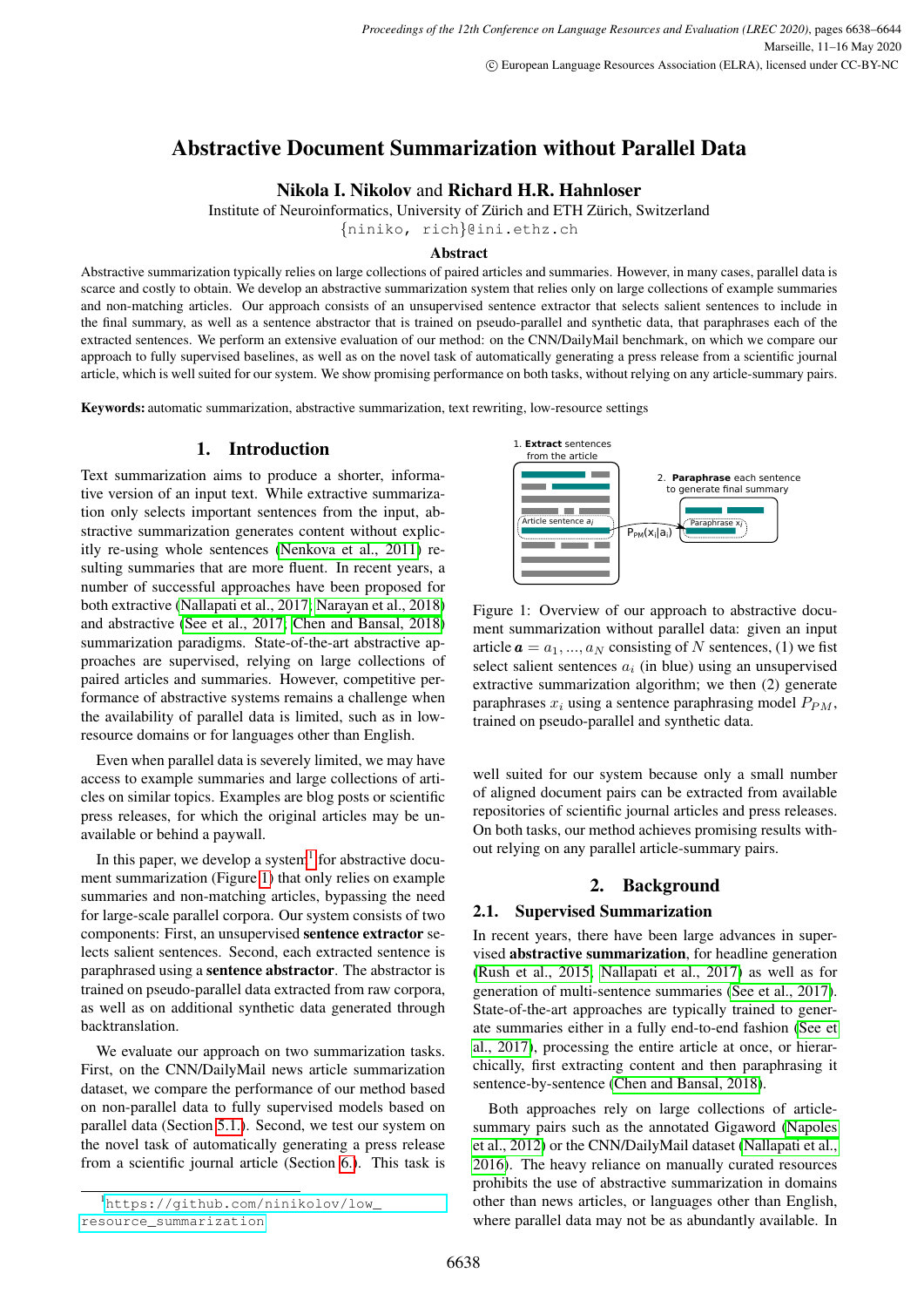such areas, extractive summarization often remains the preferred choice.

#### 2.2. Unsupervised Summarization

Unsupervised summarization has a long history within the extractive summarization paradigm. Given an input article consisting of N sentences  $\mathbf{a} = \{a_1, ..., a_N\}$ , the goal of extractive summarization is to select the  $K$  most salient sentences as the output summary, without employing any paraphrasing or fusion. A typical approach is to weigh each sentence either with respect to the document as a whole [\(Radev et al., 2004\)](#page-6-5) or through an adjacency-based measure of sentence importance [\(Erkan and Radev, 2004\)](#page-5-3).

There is less work on unsupervised abstractive summarization. [\(Chu and Liu, 2019\)](#page-5-4) propose a review summarization system based on autoencoders. Their focus is, however, on multi-document rather than on single-document summarization as it is in our case. [\(Dohare et al., 2018\)](#page-5-5) develop a pipeline for semantic abstractive summarization which works by constructing a graph from the article and then generating a summary from the most informative part of the graph. [\(Isonuma et al., 2019\)](#page-5-6) propose an abstractive summarization framework based on learning the discourse structure of input articles, and generating a singlesentence summary using a language model trained to reconstruct sentences from example reviews.

Our work focuses on multi-sentence abstractive summarization using large-scale non-parallel resources such as collections of summaries *without* matching articles. Recently, several methods have been proposed to reduce the need for parallel data either through harvesting pseudoparallel data from raw corpora [\(Nikolov and Hahnloser,](#page-6-6) [2019\)](#page-6-6) or by synthesizing data using backtranslation [\(Sen](#page-6-7)[nrich et al., 2016\)](#page-6-7). Such methods have been shown to be viable for a number of tasks such as unsupervised machine translation [\(Lample et al., 2018\)](#page-5-7), sentence compression [\(Fevry and Phang, 2018\)](#page-5-8), and style transfer [\(Lample](#page-5-9) [et al., 2019\)](#page-5-9). To the best of our knowledge, our work is the first to extend such methods to single-document summarization to generate multi-sentence abstractive summaries in a data-driven fashion.

#### 3. Approach

Our system (see Figure [1\)](#page-0-1) consists of two components: an extractor (Section [3.1.\)](#page-1-0) that picks salient sentences to include in the final summary and an abstractor (Section [3.2.\)](#page-1-1) that subsequently paraphrases each of the extracted sentences, rewriting them to meet the target summary style.

Our approach is similar to [\(Chen and Bansal, 2018\)](#page-5-1), except that they use parallel data to train their extractors and abstractors. In contrast, during training, we only assume access to M example summaries  $S = \{s_0, ..., s_M\}$  without matching articles. During testing, given an input article consisting of N sentences  $\mathbf{a} = \{a_0, ..., a_N\}$ , our system is capable of generating a multi-sentence abstractive summary consisting of  $K$  sentences (where  $K$  is a hyperparameter).

#### <span id="page-1-0"></span>3.1. Sentence Extractor

The extractor selects the  $K$  most salient article sentences to include in the summary. We consider two unsupervised variants for the extractor:

LEAD picks the first *K* sentences from the article and returns them as the summary. For many datasets, such as CNN/DailyMail, LEAD is a simple but tough baseline to beat, especially using abstractive methods [\(See et al.,](#page-6-2) [2017\)](#page-6-2). Because LEAD may not be the optimal choice for other domains or datasets, we experiment with another unsupervised extractive approach.

LEXRANK [\(Erkan and Radev, 2004\)](#page-5-3) represents the input as a highly connected graph in which vertices represent sentences and edges between sentences are assigned weights equal to their term-frequency inverse document frequency (TF-IDF) similarity, provided that the TF-IDF similarity is higher than a predefined threshold  $t$ . The centrality of a sentence is then computed using the PageRank algorithm.

#### <span id="page-1-1"></span>3.2. Sentence Abstractor

The sentence abstractor  $(P_{PM})$  is trained to generate a paraphrase  $x_i$  for every article sentence  $a_i$ , rewriting it to meet the target sentence style of the summaries. We implement  $P_{PM}$  as an LSTM encoder-decoder with an attention mechanism [\(Bahdanau et al., 2014\)](#page-5-10). Instead of training the abstractor on parallel examples of sentences from articles and summaries, we train it on a synthetic dataset created in two steps (summarized in Figure [2\)](#page-2-0):

Pseudo-parallel dataset. The first step is to obtain an initial set of pseudo-parallel article-summary sentence pairs. Because we assume access to *some* example summaries, our approach is to align summary sentences to an external corpus of comparable articles. Here, we apply the large-scale alignment method from [\(Nikolov and Hahn](#page-6-6)[loser, 2019\)](#page-6-6), which hierarchically aligns documents followed by sentences in the two datasets (see Figure [2,](#page-2-0) step 1). The alignment is implemented using nearest neighbor search: first on document and then on sentence embeddings.

Backtranslated pairs. We use the initial pseudo-parallel dataset to train a backtranslation model  $P_{\text{BT}}(x_i|s_i)$ , following [\(Sennrich et al., 2016\)](#page-6-7). The model learns to synthesize "fake" article sentences given a summary sentence (see Fig-ure [2,](#page-2-0) 2). We use  $P_{\text{BT}}$  to generate multiple synthetic article sentences  $x_{ij}$  for each summary sentence  $s_i$  available, taking the  $j = 1, \ldots, J$  top hypotheses predicted by beam search<sup>[2](#page-1-2)</sup>.

To train our final sentence paraphrasing model  $P_{PM}(s_i|x_i)$ , we combine all pseudo-parallel and backtranslated pairs into a single dataset of article-summary sentence pairs.

#### 4. Experimental Set-up

**Implementation details.**  $P_{PM}$  and  $P_{BT}$  are both implemented as bidirectional LSTM encoder-decoder models with 256 hidden units, embedding dimension 128, and an

<span id="page-1-2"></span><sup>&</sup>lt;sup>2</sup>We also experimented with sampling [\(Edunov et al., 2018\)](#page-5-11) but found it to be too noisy in the current setting.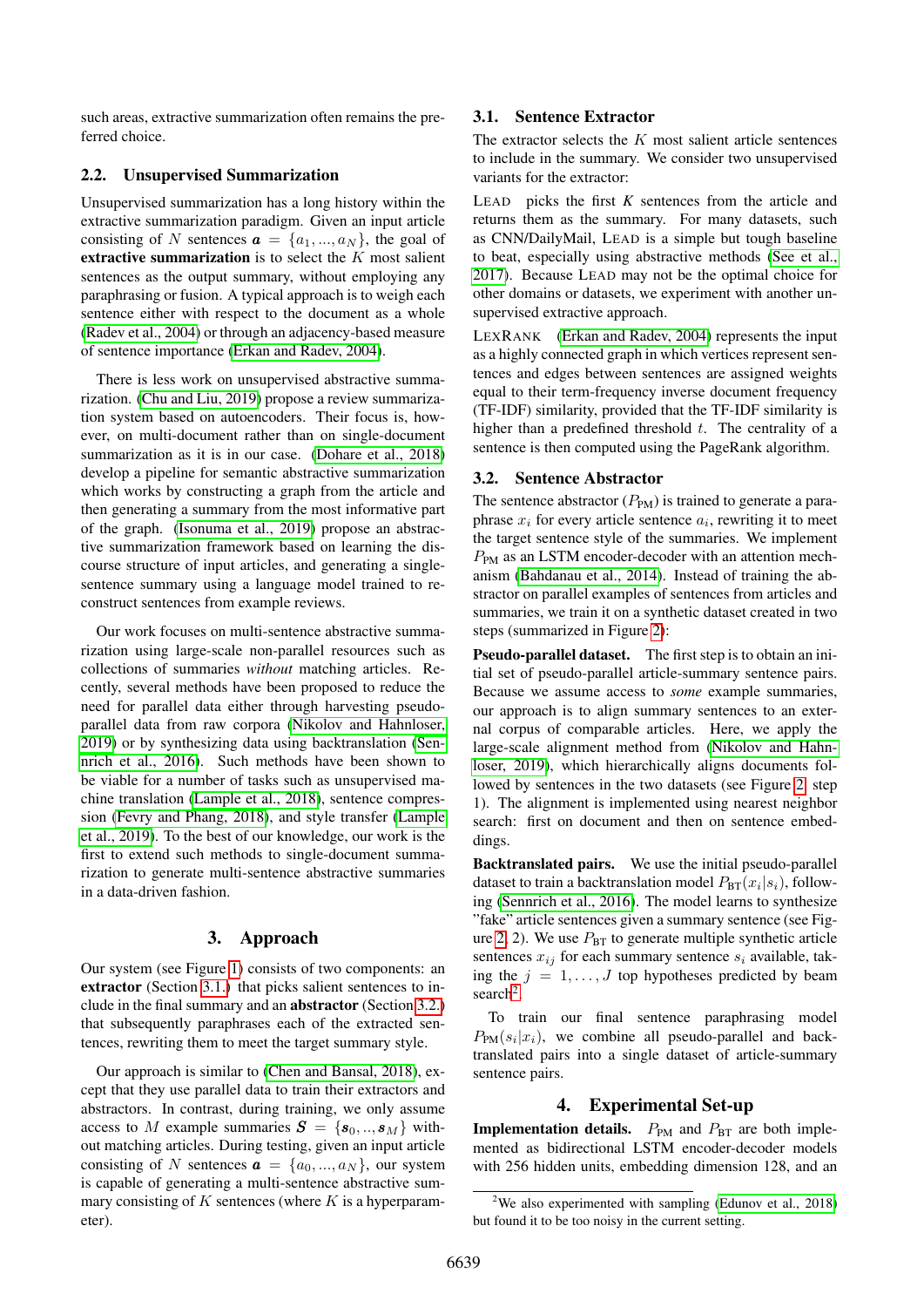<span id="page-2-0"></span>

Figure 2: Overview of our pipeline for constructing the training dataset of our sentence abstractor  $P_{PM}$ . (1), given a dataset of summaries and articles on similar topics, we extract pseudo-parallel document and sentence pairs using large-scale alignment [\(Nikolov and Hahnloser, 2019\)](#page-6-6). (2), we use the pseudo-parallel pairs to train a backtranslation model  $P_{BT}$ , which we use to synthesize article sentences given a summary sentence.

<span id="page-2-1"></span>

| Approach                                                    | $R-1$ | $R-2$ | $R-I$ | <b>MET</b> | #   |
|-------------------------------------------------------------|-------|-------|-------|------------|-----|
| ORACLE                                                      | 47.33 | 26.43 | 43.69 | 30.76      | 132 |
| <b>Unsupervised extractive baselines</b>                    |       |       |       |            |     |
| LEAD                                                        | 38.78 | 17.57 | 35.49 | 23.67      | 119 |
| <b>LEXRANK</b>                                              | 34.49 | 14.1  | 31.32 | 21.27      | 133 |
| Supervised abstractive baselines (Trained on parallel data) |       |       |       |            |     |
| <b>LSTM</b>                                                 | 35.61 | 15.04 | 32.7  | 16.24      | 58  |
| $EXT-ABS^{\dagger}$                                         | 38.38 | 16.12 | 36.04 | 19.39      |     |
| $EXT-ABS-RI^{\dagger}$                                      | 40.88 | 17.8  | 38.54 | 20.38      | 73  |
| Abstractive summarization without parallel data (this work) |       |       |       |            |     |
| $LEAD + ABS_{PP+SYN-5}$                                     | 32.98 | 11.13 | 30.88 | 13.51      | 50  |
| $LEXRANK + ABS_{PP+SYN-5}$                                  | 30.87 | 9.42  | 28.82 | 12.51      | 52  |
|                                                             |       |       |       |            |     |

Table 1: Metric results on the CNN/Daily Mail test set. R-1/2/L are the ROUGE-1/2/L F1 scores; MET is METEOR, while # is the average number of tokens in the summaries. † are from [\(Chen](#page-5-1) [and Bansal, 2018\)](#page-5-1).

<span id="page-2-2"></span>

| Approach (# pairs)         | $R-1$ | $R-2$ | $R-I$ | #  |
|----------------------------|-------|-------|-------|----|
| $ABS_{PP-0.60}$ (2M)       | 23.08 | 4.06  | 21.48 | 62 |
| $ABS_{PP-0.63}$ (1.2M)     | 28.08 | 7.07  | 26.14 | 49 |
| $ABS_{PP-0.67}$ (0.3M)     | 24.36 | 4.76  | 22.64 | 57 |
| $ABSPP+SYN-1$ (2.4M)       | 31.92 | 10.2  | 29.9  | 51 |
| $ABSPP+SYN-5$ (6.6M)       | 32.98 | 11.13 | 30.88 | 50 |
| $ABSPP+SYN-10 (12M)$       | 32.8  | 11.2  | 30.71 | 49 |
| $ABSPP-UB$ (575K)          | 38.42 | 15.98 | 35.8  | 65 |
| $\rm{ABS}_{\rm{PAR}}$ (1M) | 38.68 | 16.36 | 36.15 | 62 |

Table 3: Comparison of abstractors trained on parallel  $(ABS<sub>PAR</sub>)$  vs. pseudo-parallel data  $(ABS<sub>PP-θ<sub>s</sub></sub>,$  using different sentence alignment thresholds  $\theta_s$ ; ABS<sub>PP-UB</sub> is the upper bound for large-scale alignment) or using a mixture of pseudo-parallel and synthetic data  $(ABS_{PP+SYN-N},$  using the ABS<sub>PP-0.63</sub> dataset and backtranslated data from the top N beam hypotheses). We always use the LEAD extractor.

attention mechanism [\(Bahdanau et al., 2014\)](#page-5-10). We pick this model size to be comparable to recent work [\(See et al.,](#page-6-2) [2017;](#page-6-2) [Chen and Bansal, 2018\)](#page-5-1). We set the vocabulary size to 50k and train both models until convergence with Adam [\(Kingma and Ba, 2015\)](#page-5-12);  $P_{PM}$  uses beam search with a beam of 5 during testing.

| (1) $\text{ABS}_{\text{PP-0.63}}$ : cnn is the first time in three years. the |
|-------------------------------------------------------------------------------|
| other contestants told the price of the price. the game                       |
| show will be hosted by the tv game show. the game of                          |
| the game is the first of the show.                                            |
| (2) $\text{ABS}_{PP+SYN-5}$ : a tv legend has returned to the first time      |
| in eight years. contestants told the price of "the price is                   |
| right" bob barker hosted the tv game show for 35 years.                       |
| the game is the first of the show 's "lucky seven"                            |
| (3) $\text{ABS}_{\text{PAR}}$ : a tv legend returned to doing what he does    |
| best. contestants told to "come on down!" on april 1                          |
| edition. he hosted the tv game show for 35 years before                       |
| stepping down in 2007. barker handled the first price-                        |
| guessing game of the show, the classic "lucky seven"                          |

Table 2: Example outputs on the CNN/DM dataset (LEAD extractor):  $(1)/(2)$  are trained on pseudoparallel/synthetic data, while the abstractor in (3) is trained on parallel data.

Because both of our extractor variants are unsupervised, we directly apply them to the articles to select salient sentences. We always set the number  $K$  of sentences to be extracted to the average number of summary sentences in the target dataset,  $K = 4$  for the CNN/DailyMail dataset, and  $K = 25$  for the scientific article dataset.

Evaluation details. We evaluate our systems using the ROUGE-1/2/L F1 metrics [\(Lin, 2004\)](#page-5-13) and METEOR [\(Banerjee and Lavie, 2005\)](#page-5-14), which is often used in machine translation.

### 5. Experiments on CNN/DailyMail

We use the CNN/DailyMail (CNN/DM) dataset [\(Hermann](#page-5-15) [et al., 2015\)](#page-5-15) consisting of pairs of news articles from CNN and Daily Mail, along with summaries in the form of bullet points. We choose this dataset because it allows us to compare our approach to existing fully supervised methods and to measure the gap between unsupervised and supervised summarization. We follow the preprocessing pipeline of [\(Chen and Bansal, 2018\)](#page-5-1), splitting the dataset into 287k/11k/11k pairs for training/validation/testing. Note that our method relies only on the bullet-point summaries from this training set.

Obtaining synthetic data. To obtain training data for our sentence abstractor  $P_{PM}$ , we follow the procedure from Sec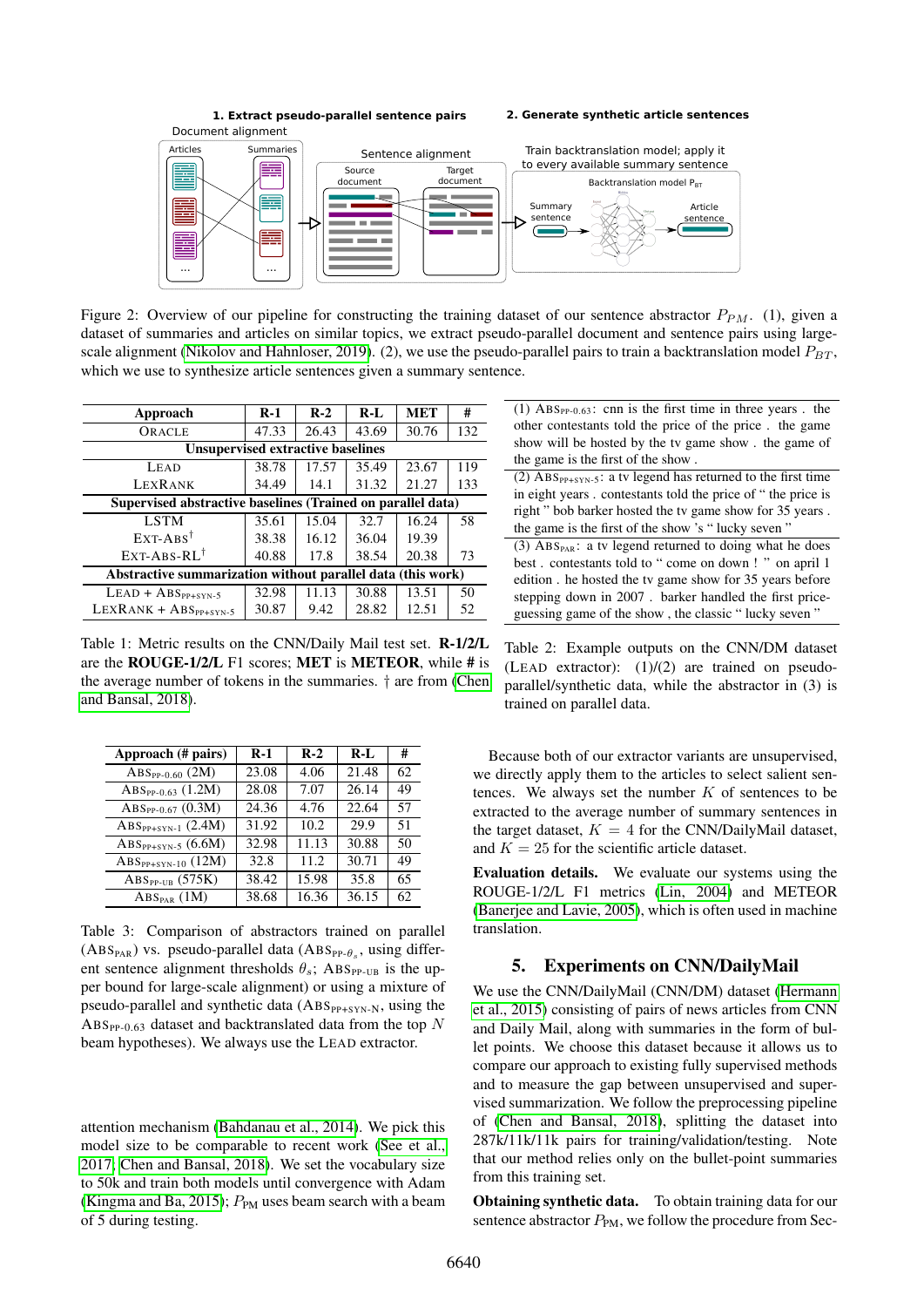tion [3.2..](#page-1-1) We align all summaries from the CNN/DM training set to 8.5M news articles from the Gigaword dataset [\(Napoles et al., 2012\)](#page-6-4), which *contains no articles from CNN* or Daily Mail. After alignment<sup>[3](#page-3-2)</sup>, we obtain 1.2M pseudoparallel setnence pairs that we use to train our backtranslation model  $P_{\text{BT}}$ . Using  $P_{\text{BT}}$ , we synthesize  $J = 5$  article sentences for each of the 1M summary sentences by picking the top 5 beam hypotheses. Our best sentence paraphrasing dataset used to train our final abstractor  $P_{PM}$  contains 6.7 million sentence pairs, 18% of which are pseudoparallel pairs and 82% are backtranslated pairs.

## <span id="page-3-0"></span>5.1. Results on CNN/DailyMail

Baselines. We compare our models with several supervised and unsupervised baselines. LSTM is a standard bidirectional LSTM model trained to directly generate the CNN/DM summaries from the full CNN/DM articles. EXT-ABS is a hierarchical model consisting of a supervised LSTM extractor and separate abstractor [\(Chen and](#page-5-1) [Bansal, 2018\)](#page-5-1), both of which are individually trained on the CNN/DM dataset by aligning summary to article sentences. Our work best resembles EXT-ABS except that we do not rely on any parallel data. EXT-ABS-RL is a state-of-theart summarization system that extends EXT-ABS by jointly tuning the two supervised components using reinforcement learning. We additionally report the performance of our unsupervised extractive baselines, LEAD, and LEXRANK, as well as the result of an oracle (ORACLE) which computes an upper bound for extractive summarization by aligning the ground truth summary sentences to their original articles using ROUGE-1.

Automatic evaluation. Our best abstractive models trained on non-parallel data (LEAD +  $\text{ABS}_{\text{PP+SYN-5}}$  and  $LEXRANK + ABS_{PP+SYN-5}$  in Table [1\)](#page-2-1) performed worse than the baselines trained on parallel data. However, the results are promising: for example, the ROUGE-L gap between our LEAD model and the supervised LSTM model is only 1.8. When comparing against the EXT-ABS and EXT-ABS-RL models, which perform supervised sentence extraction followed by supervised sentence abstraction, the gap is larger. Furthermore, we observe that, on this dataset, applying our abstractors to the LEAD and LEXRANK extractive baselines leads to a decrease in ROUGE. This could be due to the much shorter length of our abstractive summaries in comparison to the length produced by other systems, indicating that our systems potentially summarize much more aggressively.

Model analysis. In Table [3,](#page-2-2) we compare the effect of training our abstractor on pseudo-parallel datasets of different sizes  $(ABS_{PP-*})$  as well as on a mixture of pseudoparallel and backtranslated data  $(ABS_{PP+SYN-*})$ . For reference, we also include results from aligning the original dataset of CNN/DM articles and summaries directly. We construct a *parallel* dataset (ABS<sub>PAR</sub>) of sentence pairs by aligning the original CNN/DM document pairs

using ROUGE-1; as well as a pseudo-parallel dataset  $(ABS<sub>PP-UB</sub>)$  by applying the large-scale alignment method to the CNN/DM documents, (without using the document labels directly). The performance difference between  $\rm{ABS}_{\rm{PAR}}$ and ABS<sub>PP-UB</sub> provides an estimate of the performance loss due to pseudo alignment.

Our best pseudo-parallel abstractor performs poorly in comparison to the parallel abstractor. Adding additional synthetic data is helpful but insufficient to compensate for the performance gap. Furthermore, we observe a diminishing improvement from adding synthetic pairs. By contrast, the large-scale alignment method constructs a pseudoparallel upper bound that almost perfectly matches the parallel dataset, indicating that potentially the main bottleneck in our system is the domain difference between the articles in Gigaword and the CNN/DM.

Example summaries. In Table [2,](#page-2-1) we also provide example summaries produced on the CNN/DM dataset. Our final model trained on additional backtranslated data produced much more relevant and coherent sentences than the model trained on pseudo-parallel data only. Despite having seen no parallel examples, the system is capable of generating fluent, abstractive sentences. However, in comparison to the abstractor trained on parallel data, there is still room for further improvement.

# <span id="page-3-1"></span>6. Experiments on Scientific Articles

The rate of scientific publications grows exponentially [\(Hunter and Cohen, 2006\)](#page-5-16), calling for efficient automatic summarization tools [\(Nikolov et al., 2018\)](#page-6-9). An important frontier in scientific text summarization is generating summaries that not only synthesize an article but make it also more accessible to non-specialists [\(Vadapalli et al., 2018a;](#page-6-10) [Vadapalli et al., 2018b;](#page-6-11) [Tatalovic, 2018\)](#page-6-12). A major challenge towards achieving this goal is the lack of parallel datasets of articles and high-quality summaries.

We introduce the novel task of automatically generating a press release for a scientific article. Although there are already large repositories of scientific articles and press releases, two major obstacles are preventing manual alignment across these resources:

- 1. Because press releases address very different audiences, they are often written and published separately from the article. Furthermore, there is often no metadata present in the text (such as a digital object identifier (DOI)) that could be used to link a press release to its original scientific article.
- 2. Even when there is metadata that can be utilized, the full text of the original article may not be accessible, either because it is published in a closed access journal under a restrictive license, or because the full text of the article is not available in an easily parsable format (e.g., only a PDF is available).

These practical challenges call for alternative summarization approaches. The summarization method described in this paper circumvents these problems because it exploits the large existing collections of papers and press releases that exist within open repositories.

<span id="page-3-2"></span> $3$ We follow the set-up from [\(Nikolov and Hahnloser, 2019\)](#page-6-6) using the Sent2Vec embedding method [\(Pagliardini et al., 2018\)](#page-6-8) for computing document/sentence embeddings. We use hyperparameters  $\theta_d = 0.5$  and  $\theta_s = \{0.60, 0.63, 0.67\}.$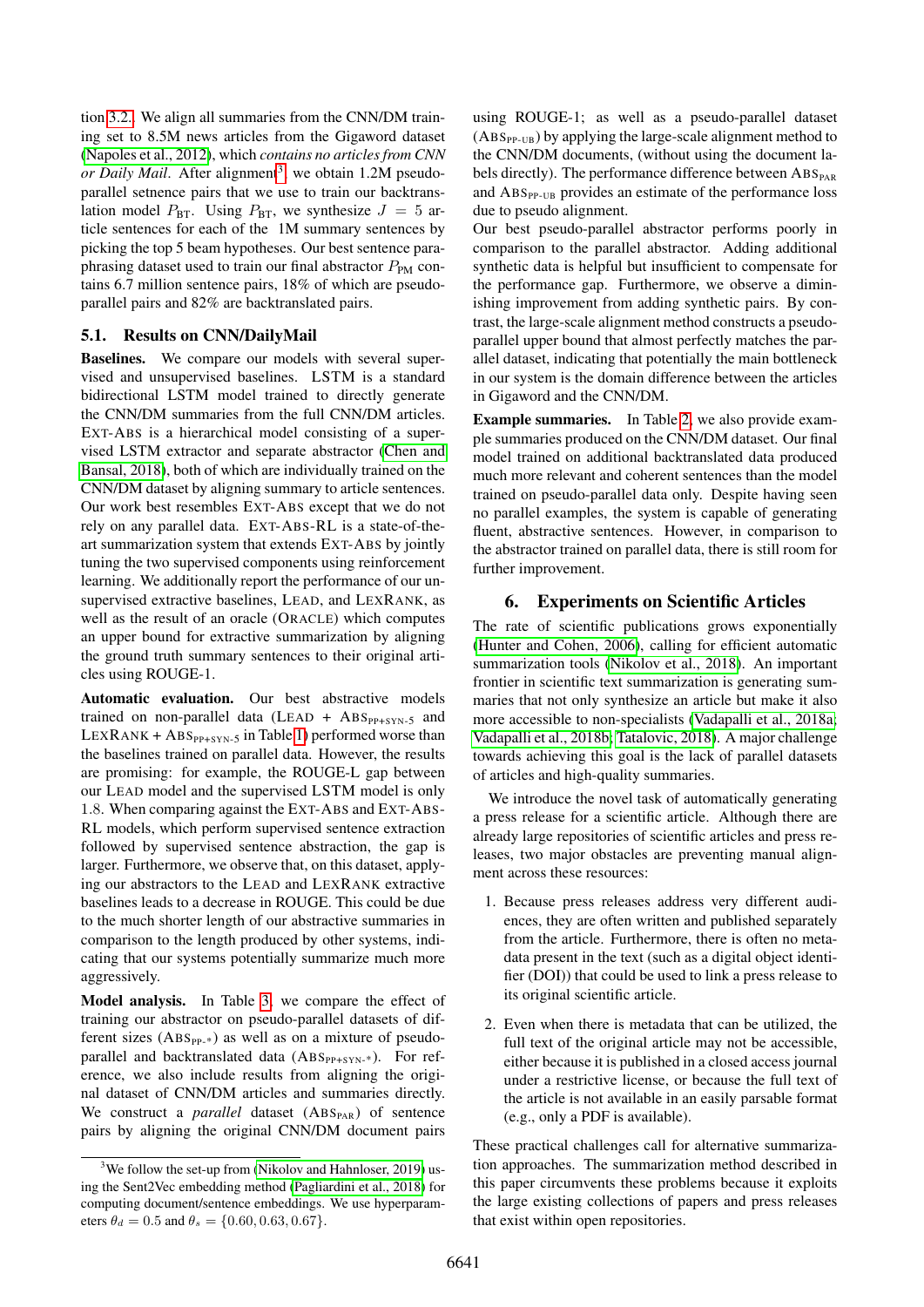| Approach                                                    | $R-1$ | $R-2$ | $R-I$ | <b>MET</b> | #   |
|-------------------------------------------------------------|-------|-------|-------|------------|-----|
| ORACLE                                                      | 43.79 | 14.27 | 41.1  | 20.05      | 969 |
| <b>Unsupervised extractive baselines</b>                    |       |       |       |            |     |
| LEAD                                                        | 41.2  | 11.85 | 38.87 | 17.11      | 688 |
| <b>LEXRANK</b>                                              | 38.78 | 10.31 | 36.57 | 16.66      | 800 |
| Abstractive summarization without parallel data (this work) |       |       |       |            |     |
| $LEAD + ABS_{PP+SYN-1}$                                     | 42.47 | 12.11 | 40.25 | 15.78      | 529 |
| $LEXRANK + ABS_{PP+SYN-1}$                                  | 41.04 | 10.94 | 38.9  | 15.38      | 562 |

<span id="page-4-8"></span>Table 4: Metric results on the Scientific summarization test set. R-1/2/L are the ROUGE-1/2/L F1 scores; MET is METEOR, while # is the average number of tokens in the summaries.

<span id="page-4-3"></span>

| <b>Dataset</b> | <b>Documents</b> | Tok. per sent. | Sent. per doc. |
|----------------|------------------|----------------|----------------|
| PubMed         | 1.5M             | $24 + 14$      | $180 + 98$     |
| <b>MEDLINE</b> | 16.8M            | $26 + 13$      | $7 + 4$        |
| EurekAlert     | 358K             | $29 + 15$      | $25 + 13$      |
| Wikipedia      | 5.5M             | $25 + 16$      | $17 + 32$      |

Table 5: Datasets used to extract pseudo-parallel monolingual sentence pairs in our style transfer experiments.

Datasets used for alignment. To extract pseudo-parallel sentence pairs for paraphrasing, we rely on four collections of documents. We combine two datasets of scientific arti-cles: PubMed<sup>[4](#page-4-0)</sup>, which contains the full text of  $1.5M$  open access papers, and  $\text{Medline}^5$  $\text{Medline}^5$ , which contains over  $17M$ scientific abstracts. We obtain press releases through scraping  $350k$  articles from Eurekalert<sup>[6](#page-4-2)</sup>, an aggregator that covers many scientific disciplines. As an additional resource that contains scientific texts written for a more general audience, we use all articles on Wikipedia, without applying any filtering. Table [5](#page-4-3) contains an overview of these datasets.

Evaluation dataset. To create a parallel testing dataset, we use regular expressions to detect digital object identifier (DOI) mentions within the press releases. Given a DOI, we query for the full text of a paper using the Elsevier ScienceDirect API<sup>[7](#page-4-4)</sup>. Using this approach, we were able to compose 6821 parallel pairs of the full text of a paper and its press release (which amounts to only 2% of all press releases available). We use these 6821 pairs as our testing set in our experiments, and exclude them from the alignment procedure.

Extracting pseudo-parallel data. To obtain a pseudoparallel dataset for scientific sentence paraphrasing, we aligned the scientific papers to the press releases. After alignment<sup>[8](#page-4-5)</sup>, we extracted  $80k$  pseudo-parallel pairs in total. We additionally aligned PubMed and Medline to all articles on Wikipedia[9](#page-4-6) , obtaining out-of-domain pairs for this task. We merged all pairs into a single dataset, consisting of 370k sentence pairs. We used these pairs to train a backtranslation model  $P_{BT}$  from which we synthesized

<span id="page-4-0"></span><sup>4</sup>[www.ncbi.nlm.nih.gov/pmc/tools/](www.ncbi.nlm.nih.gov/pmc/tools/openftlist)

```
www.nlm.nih.gov/bsd/medline.html
```
<span id="page-4-4"></span><span id="page-4-2"></span><sup>6</sup><https://www.eurekalert.org/>

<span id="page-4-5"></span><sup>7</sup>[https://dev.elsevier.com/sd\\_apis.html](https://dev.elsevier.com/sd_apis.html) <sup>8</sup>We use a document similarity threshold  $\theta_d = 0.6$  and a sentence similarity threshold  $\theta_s = 0.74$ .

<span id="page-4-6"></span><sup>9</sup>Using  $\theta_d = 0.6$  and  $\theta_s = 0.78$ .

<span id="page-4-9"></span>LEAD: global reference models , such as preliminary reference earth model ( prem ; dziewonski and anderson , 1981 ) , iasp91 ( kennett and engdahl , 1991 ) and ak135 ( kennett et al. , 1995 ) were created with different data sets , techniques and assumptions , leading to differences in some regions of earth .

- $LEAD + ABS_{PP+SYN-1}$ : the study was created with different data sets , techniques and assumptions , leading to differences in some regions of earth .
- LEAD: astroglia from the postnatal cerebral cortex can be reprogrammed in vitro to generate neurons following forced expression of neurogenic transcription factors , thus opening new avenues towards a potential use of endogenous astroglia for brain repair .

 $LEAD + ABS_{PP+SYN-1}$ : the brain 's neural network has been reprogrammed to generate neurons from the postnatal cerebral cortex

LEAD: sequenced the angiotensinogen gene and found that multiple rare variants contribute to variation in angiotensinogen levels ; interestingly , most of these variants sit on the same haplotype background created by three common snps.26 fourth , three common tag snps encompassing mc1r ( mim 155555 ) were independently associated with melanoma in a recent gwas.27 however , resequencing of the candidate gene , mc1r , indicates that these signals can be completely explained by the combined effects of several rare nonsynonymous mutations , suggesting that ignoring rare variants can lead to incorrect inferences on the potential role of candidate genes carrying common snps identified by gwas ( f. demenais at al .

 $LEAD + ABS_{PP+SYN-1}$ : the researchers found that these variants can lead to incorrect inferences on the potential role of candidate genes carrying common snps .

Table 6: Example sentence paraphrases produced on the scientific dataset (using the LEAD extractor).

1 article sentence for each sentence in the press release dataset<sup>[10](#page-4-7)</sup>. Our final sentence paraphrasing dataset used to train the abstractor  $P_{PM}$  contains 8.6M pairs.

#### 6.1. Results

Baselines. Since there are no existing parallel datasets of scientific articles and press releases, here we do not report results using supervised methods. We compare the performance of our models (LEAD +  $\text{ABS}_{\text{PP+SYN-1}}$  and LEXRANK  $+$  ABS<sub>PP+SYN-1</sub>) to the two unsupervised extractive base-

[openftlist](www.ncbi.nlm.nih.gov/pmc/tools/openftlist)

<span id="page-4-7"></span><sup>10</sup>We synthesize only a single sentence because the press release dataset contains many more sentences than CNN/DailyMail.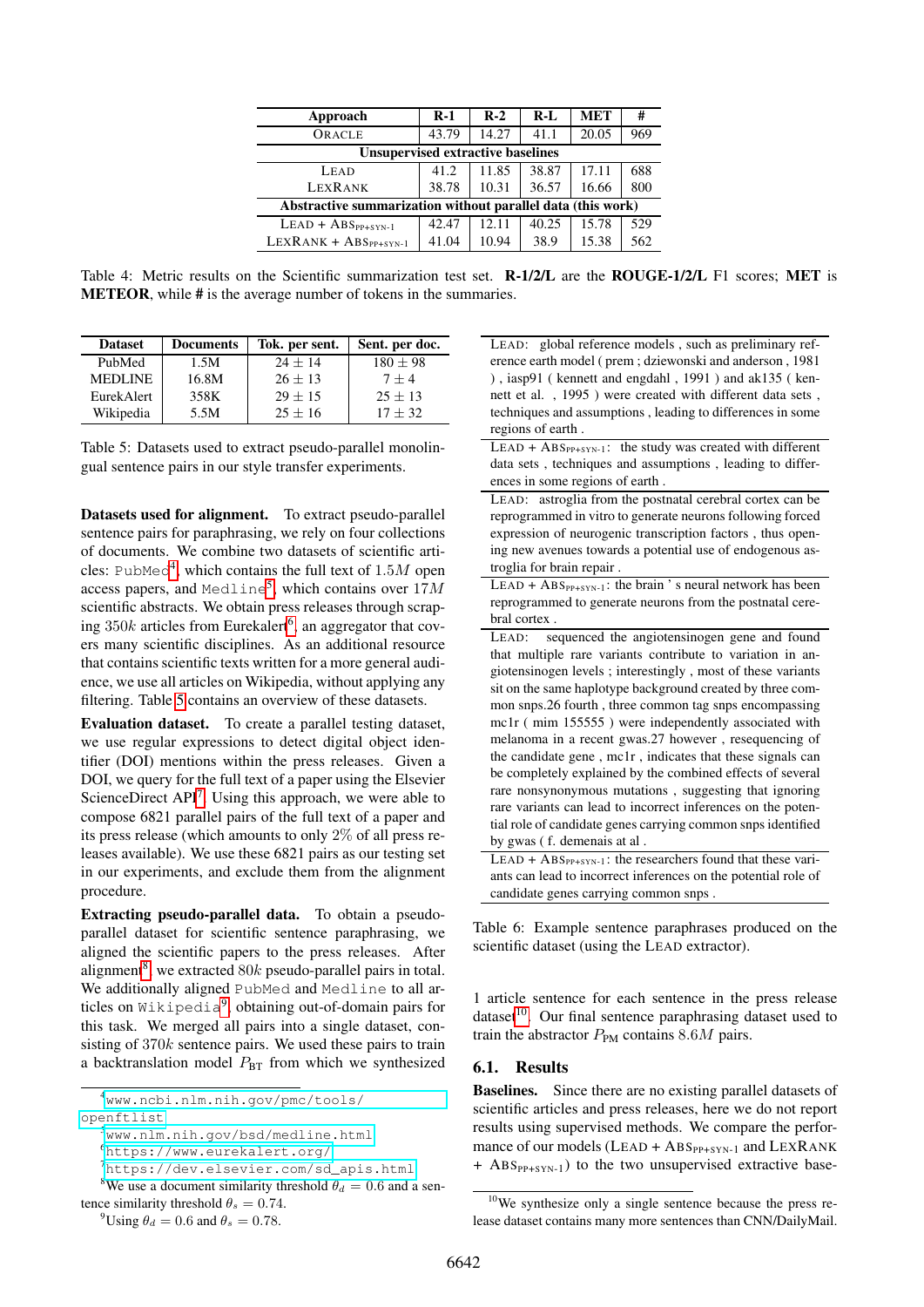lines, LEAD and LEXRANK respectively, as well as to the result of the ORACLE (same as in Section [5.1.\)](#page-3-0) that yields an upper bound for extractive summarization.

Model analysis. Our results are in Table [4.](#page-4-8) Both of our abstractive models outperformed their respective extractive baselines, indicating that our abstractors are beneficial for this task and have learned useful sentence transformations. The summaries are much shorter after abstraction, indicating that the paraphrased summaries are meaningfully compressed. Surprisingly, the gap between the baselines and the oracle is small, indicating that abstractive summarization is essential for achieving good performance on this task.

Example summaries. We find that the model trained on backtranslated data is often conservative choosing to leave many input sentences almost unchanged. However, as shown by examples in Table [6,](#page-4-9) the model learned useful transformations by compressing long sentences and utilizing vocabulary adapted to the language of press releases (e.g. "the researchers" in the last example). The sentence compressions can sometimes seem too drastic when looked at in isolation (e.g., from "astroglia from the postnatal cerebral cortex" to "the brain's neural network" in the second example).

# 7. Conclusion

We developed an abstractive summarization system that does not rely on parallel resources, but can instead be trained using example summaries and a large collection of non-matching articles, making it particularly relevant to low-resource domains and languages. On the CNN/DailyMail benchmark, our system performed competitively to a fully supervised LSTM baseline trained on the document level. We also achieved promising results on the novel task of automatically generating a press release for a scientific journal article.

Future work will focus on developing novel unsupervised extractors, on decreasing the gap between abstractors trained on parallel and non-parallel data, as well as on developing methods for combining the abstractor and extractor into a single system.

## Acknowledgments

We acknowledge support from the Swiss National Science Foundation (grant 31003A 156976) and thank the anonymous reviewers for their useful comments.

## 8. Bibliographical References

- <span id="page-5-10"></span>Bahdanau, D., Cho, K., and Bengio, Y. (2014). Neural machine translation by jointly learning to align and translate. *arXiv preprint arXiv:1409.0473*.
- <span id="page-5-14"></span>Banerjee, S. and Lavie, A. (2005). Meteor: An automatic metric for mt evaluation with improved correlation with human judgments. In *Proc. of the ACL workshop on intrinsic and extrinsic evaluation measures for machine translation and/or summarization*, pages 65–72.
- <span id="page-5-1"></span>Chen, Y.-C. and Bansal, M. (2018). Fast abstractive summarization with reinforce-selected sentence rewriting. In *Proceedings of ACL*.
- <span id="page-5-4"></span>Chu, E. and Liu, P. (2019). Meansum: A neural model for unsupervised multi-document abstractive summarization. In *International Conference on Machine Learning*, pages 1223–1232.
- <span id="page-5-5"></span>Dohare, S., Gupta, V., and Karnick, H. (2018). Unsupervised semantic abstractive summarization. In *Proceedings of ACL 2018, Student Research Workshop*, pages 74–83.
- <span id="page-5-11"></span>Edunov, S., Ott, M., Auli, M., and Grangier, D. (2018). Understanding back-translation at scale. In *Proceedings of the 2018 Conference on Empirical Methods in Natural Language Processing*, pages 489–500.
- <span id="page-5-3"></span>Erkan, G. and Radev, D. R. (2004). Lexrank: Graph-based lexical centrality as salience in text summarization. *Journal of artificial intelligence research*, 22:457–479.
- <span id="page-5-8"></span>Fevry, T. and Phang, J. (2018). Unsupervised sentence compression using denoising auto-encoders. In *Proceedings of the 22nd Conference on Computational Natural Language Learning*, pages 413–422. Association for Computational Linguistics.
- <span id="page-5-15"></span>Hermann, K. M., Kocisky, T., Grefenstette, E., Espeholt, L., Kay, W., Suleyman, M., and Blunsom, P. (2015). Teaching machines to read and comprehend. In *Advances in Neural Information Processing Systems*, pages 1693– 1701.
- <span id="page-5-16"></span>Hunter, L. and Cohen, K. B. (2006). Biomedical language processing: what's beyond pubmed? *Molecular cell*, 21(5):589–594.
- <span id="page-5-6"></span>Isonuma, M., Mori, J., and Sakata, I. (2019). Unsupervised neural single-document summarization of reviews via learning latent discourse structure and its ranking. In *Proceedings of the 57th Annual Meeting of the Association for Computational Linguistics*, pages 2142–2152, Florence, Italy, July. Association for Computational Linguistics.
- <span id="page-5-12"></span>Kingma, D. P. and Ba, J. (2015). Adam: A method for stochastic optimization. In *International Conference on Learning Representations (ICLR)*.
- <span id="page-5-7"></span>Lample, G., Ott, M., Conneau, A., Denoyer, L., and Ranzato, M. (2018). Phrase-based & neural unsupervised machine translation. In *Proceedings of the 2018 Conference on Empirical Methods in Natural Language Processing*, pages 5039–5049, Brussels, Belgium, October-November. Association for Computational Linguistics.
- <span id="page-5-9"></span>Lample, G., Subramanian, S., Smith, E., Denoyer, L., Ranzato, M., and Boureau, Y.-L. (2019). Multiple-attribute text rewriting. In *International Conference on Learning Representations*.
- <span id="page-5-13"></span>Lin, C.-Y. (2004). Rouge: A package for automatic evaluation of summaries. *Text Summarization Branches Out*.
- <span id="page-5-2"></span>Nallapati, R., Zhou, B., dos Santos, C., GuÌlcehre, C., and Xiang, B. (2016). Abstractive text summarization using sequence-to-sequence RNNs and beyond. In *Proceedings of The 20th SIGNLL Conference on Computational Natural Language Learning*, pages 280–290, Berlin, Germany, August. Association for Computational Linguistics.
- <span id="page-5-0"></span>Nallapati, R., Zhai, F., and Zhou, B. (2017). Summarunner: A recurrent neural network based sequence model